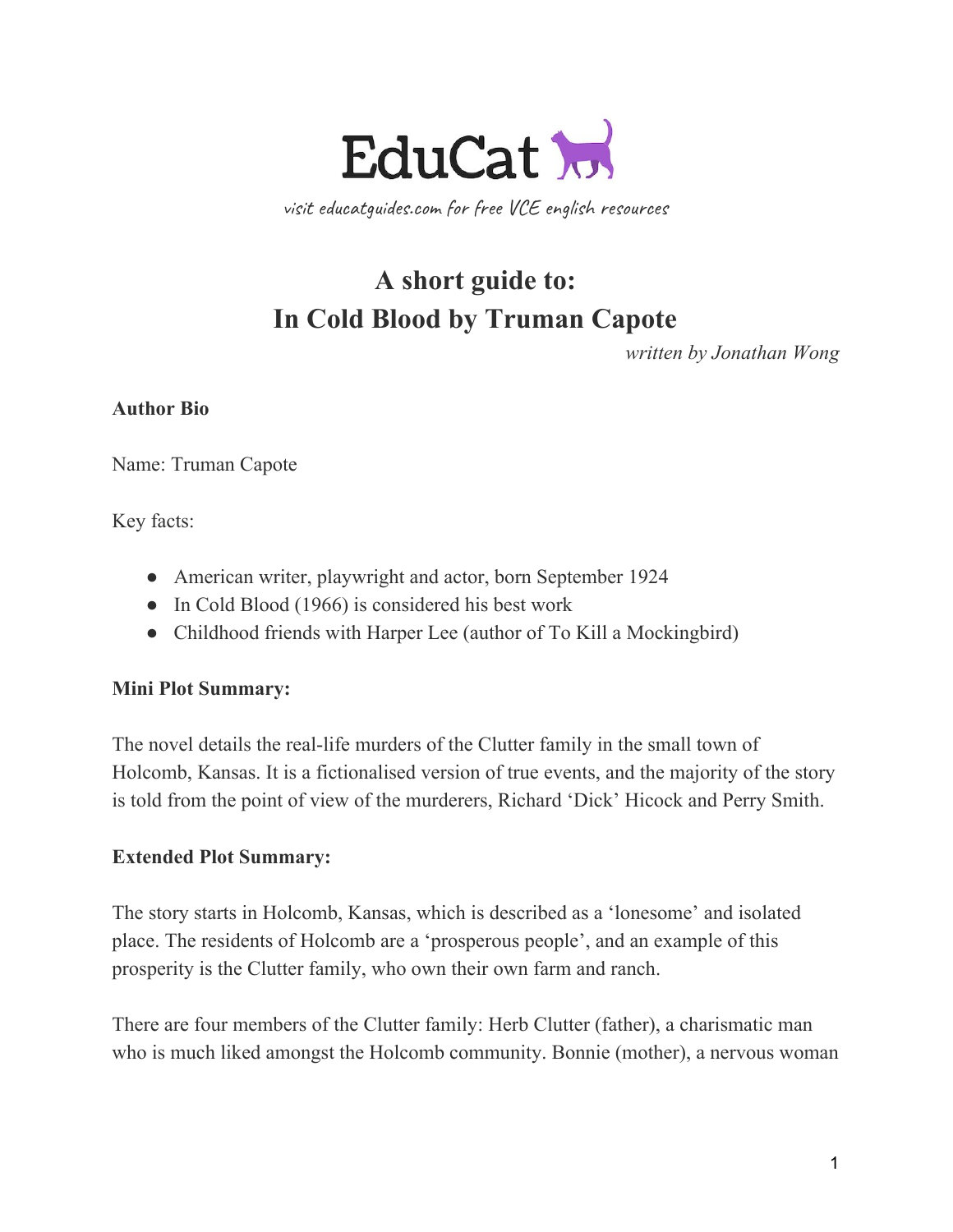who does not like to socialise. Their children Nancy (daughter) and Kenyon (son) are well-adjusted teenagers.

In the middle of a mid-November night, Dick and Perry break into the Clutter ranch and proceed to murder the entire family. These 'four shotgun blasts that, all told, ended six human lives' send shockwaves through the small town of Holcomb.

The story then shifts perspective, following Dick Hickok and Perry Smith. Dick and Perry are two ex-criminals who have learned that Herb Clutter owns a safe in his ranch containing a lot of money.

Capote paints a detailed portrait of these men's lives. Perry is described more sympathetically by Capote, and it is mentioned that he has an interest in the arts, and literature, and that he has some talent for music. Perry's legs are abnormally short due to a motorcycle accident that occurred in his childhood, and his upbringing is explained to have been rough and traumatic. Dick is a 'normal' man, raised in a normal household, although his criminal history is highlighted; he used to write bad checks when he was younger in order to make money for himself.

When Dick and Perry reach the Clutter ranch, they soon discover that there is very little money to steal. They decide to kill the Clutters anyway, shooting each member of the family in the head with a shotgun.

Dick and Perry soon flee to Kansas City, where Dick writes bad checks to keep them afloat. Not long after, however, they flee again to Mexico - Perry has fantastical dreams of a 'skin-diving, treasure-hunting life'. Perry is noticeably dependent on Dick (and far more naive than him), and Dick is clearly the leader of the two criminals.

Meanwhile, back in Holcomb, fear and disbelief has spread quickly throughout the town. 'Locks and bolts are the fastest-going item' and the town's citizens are faced with 'the unique experience of distrusting each other'. The Kansas Bureau of Investigation (KBI), lead by Alvin Dewey, begin searching for clues, although they are initially unable to make much progress.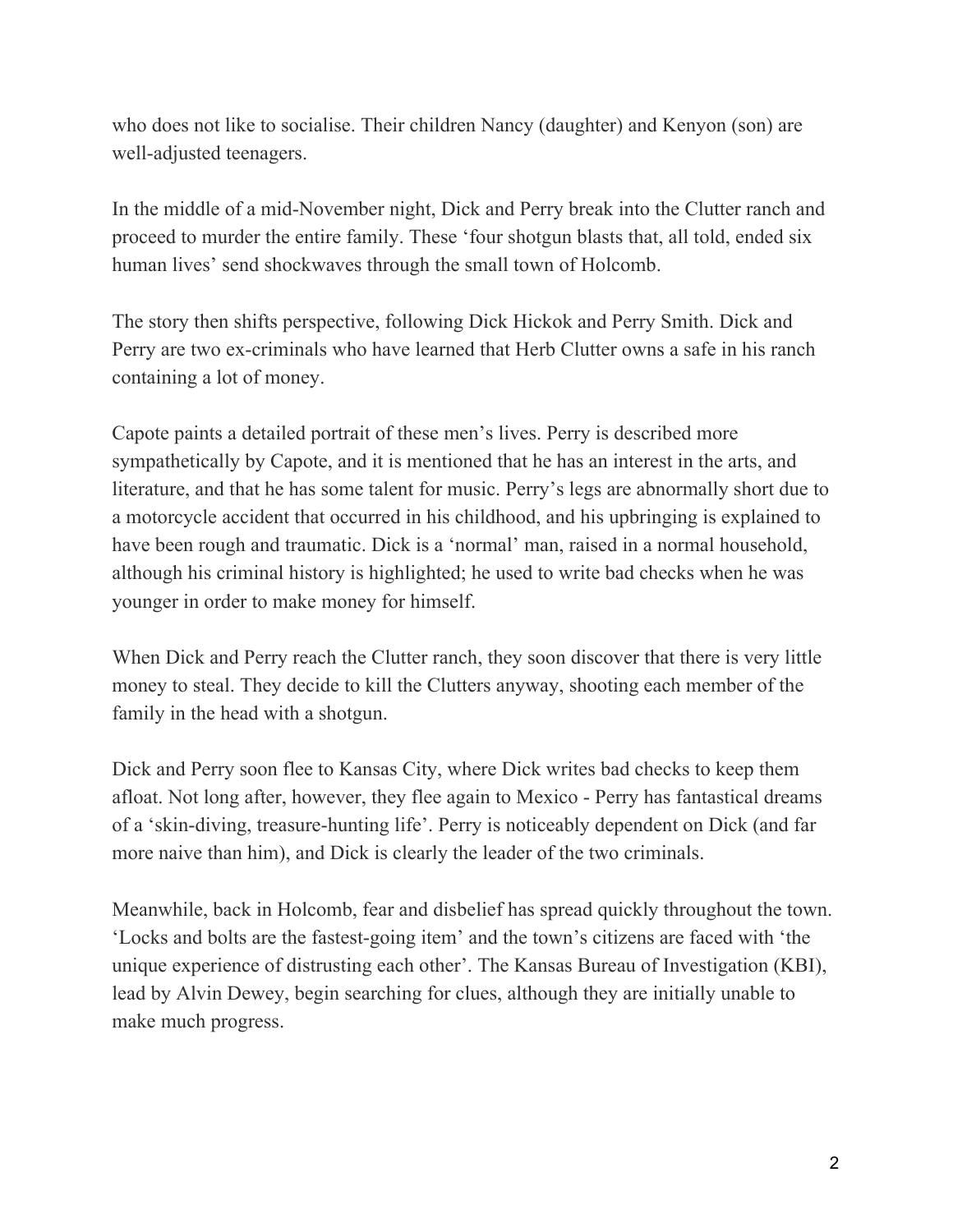The case is soon solved when Floyd Wells - a former cellmate of Dick's - informs authorities about Dick's plan to rob and murder the Clutters. The KBI begins a manhunt for Dick and Perry.

Dick and Perry - who have run out of money in Mexico - soon return to the United States. Capote provides us with an extended biography of Perry, whose childhood is described as horrific. He was very poor, and he did not have access to a proper education, and he was ultimately placed in a Catholic orphanage where he was beaten by the 'Black Widows'.

Dick and Perry spend some time writing bad checks, but after running out of money again, they soon make their way to Las Vegas. Perry has posted some of his belongings from Mexico (including a pair of boots worn on the night of the murder that will become a key piece of evidence against him). Dick and Perry are arrested right before they stop to collect a box containing some of these belongings.

After a long and arduous set of trials (Dick and Perry are put on Death Row for years), the court ultimately finds them guilty and sentences them to death. Questions are raised by Capote concerning the fairness of the judicial system in the United States.

After their last appeal is denied, Dick and Perry are hanged on April 14, 1965.

# **Overarching Themes:**

*The illusion of the American Dream*

- The community of Garden City and its 'suburb', Holcomb, are significantly affected by the murder of the Clutters
	- Prior to the murders, there is a sense of 'contentment', and 'children are safe to run free'
		- It was a place where 'drama, in the shape of exceptional happenings' simply did not occur
	- But after the murders:
		- People feel alienated and disoriented
			- They feel as if they have been 'told there is no God'
		- People become suspicious and wary of each other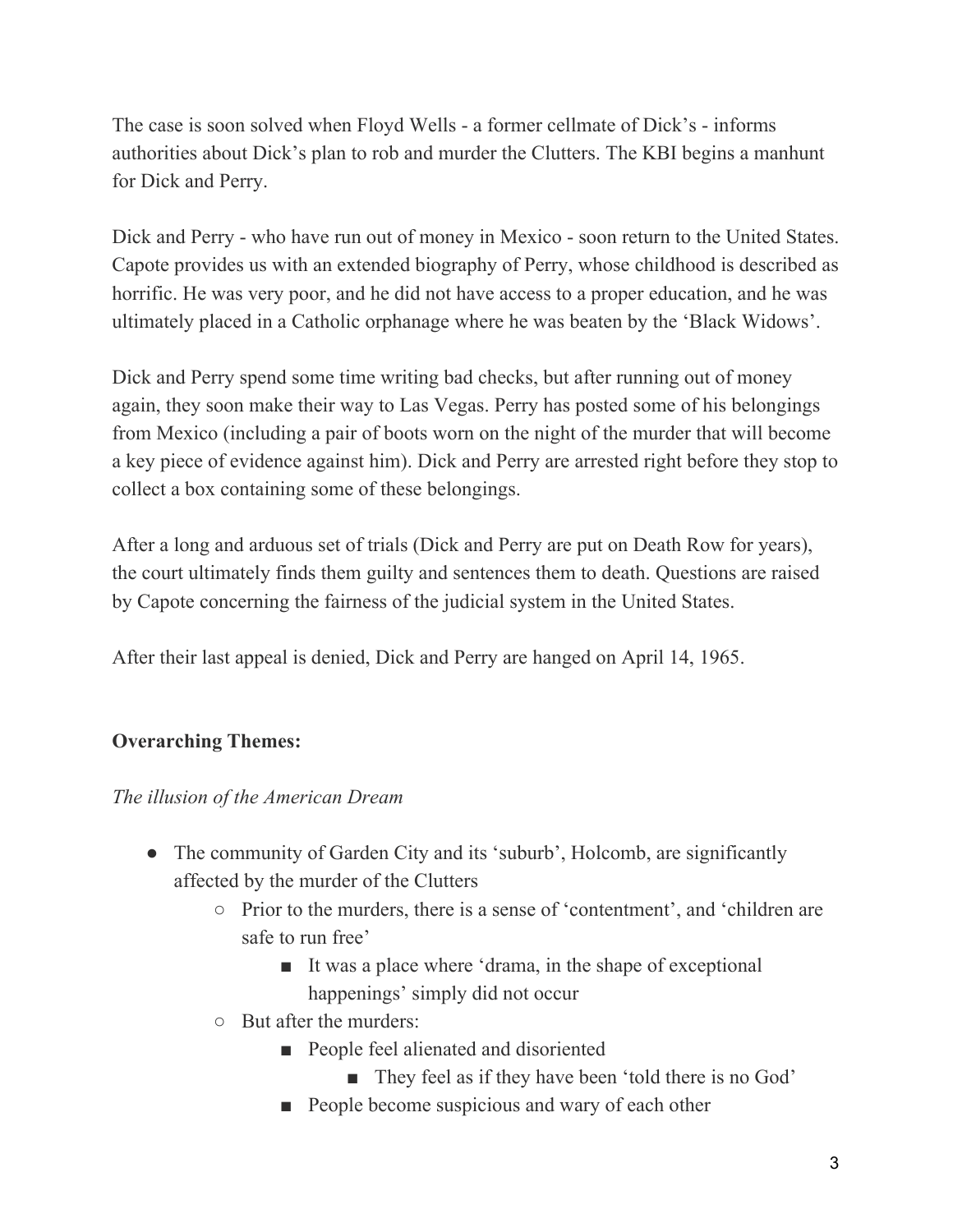- They endure 'the unique experience of distrusting each other'
- The murders were so shocking that no-one could have seen the coming not even the Clutters themselves
	- Mrs Ashida contemplates that she '[bets Herb Clutter] wasn't afraid'
		- She finds it hard to fathom that someone could have done something so horrible - that 'it couldn't' happen - 'not to [the Clutters]'
	- Like the other members of the community in which they lived, the Clutters never conceived of the possibility of their murders
		- They did nothing to resist Dick and Perry, believing that, if they complied with the men's wishes, they would be safe
- The lack of social mobility creates a dangerous division in American society
	- Capote's portrayal of both the Clutter family and the Clutter killers suggests that the American dream is just that: merely a fallacy
		- To all outside appearances, the Clutter family represent the achievement of the American dream
			- Herb is 'everywhere respectfully recognised', and is said to have 'raised a fine family' and 'made something of his life'
		- However, Capote insinuates that the perfection of this family is a myth:
		- Though active in the community, Kenyon prefers to 'be alone'
		- Bonnie Clutter's mental health is a 'serious cause for disquiet'
- While the portrayal of the Clutter family casts doubt over the validity of the American dream, the lives of Dick and Perry shatter it
	- Both Dick and Perry have lived in poverty, with little opportunity for social mobility
		- Even though Dick was an 'outstanding athlete' and a 'pretty-good student', he was unable to attend college because his parents 'plain didn't have the money'
		- Perry's opportunities were even more limited, for he was denied the opportunity to attend school by his father, who 'didn't want [him] to learn anything'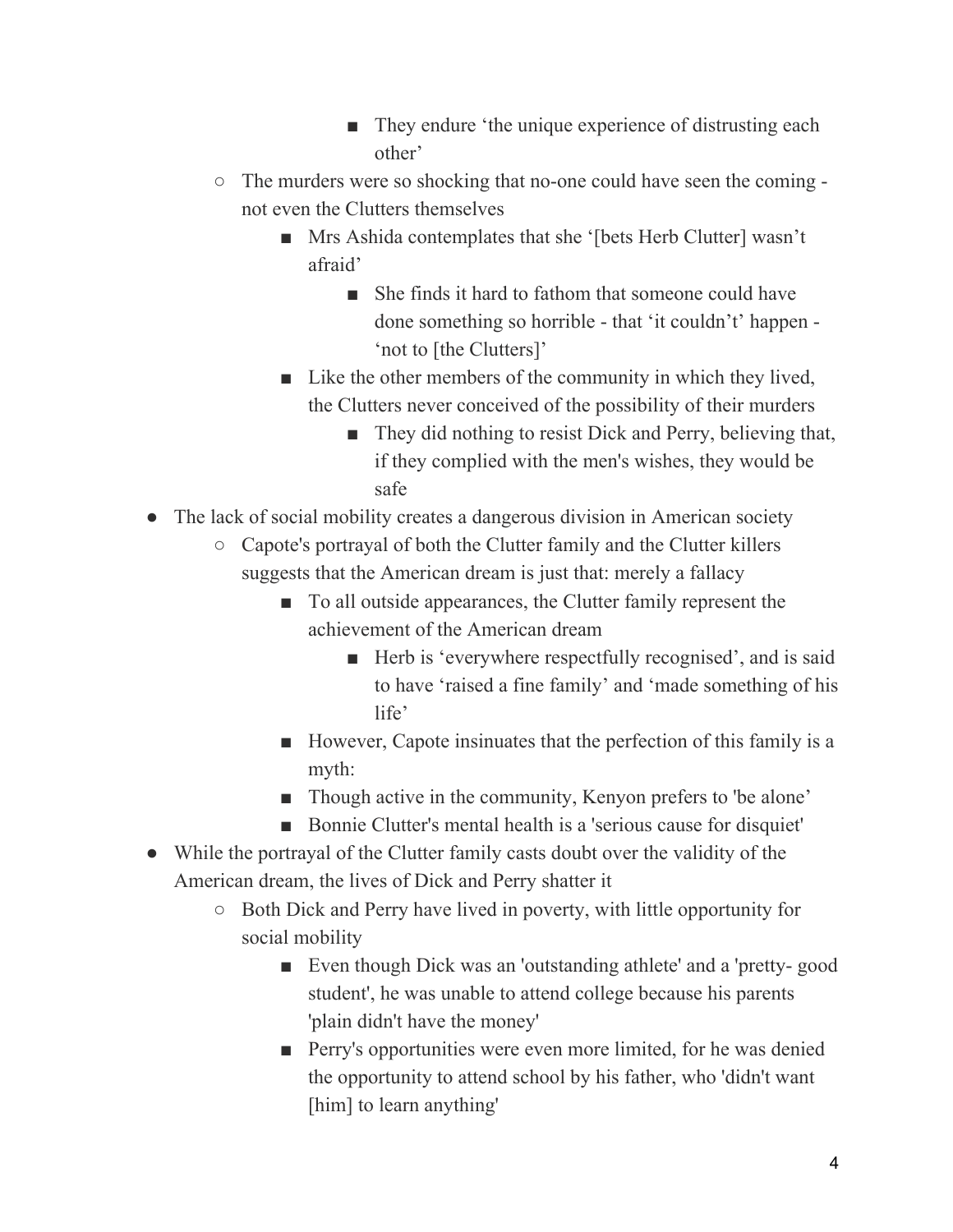- The inability to live the American Dream can lead individuals to a life of crime
	- $\circ$  The murder central to the plot the murder of the Clutter family seems to be the result of murderers Perry Smith and Dick Hickock's inability to respectively achieve the American Dream and reveals its flaws
		- Perry
			- Haunted by memories of a childhood wracked by poverty and abuse
				- When he was seven years old, a hated, hating half-breed child living in a California orphanage run by nuns' (need to integrate)
				- He is never able to achieve the American Dream of a middle-class existence
		- Dick
			- Is frustrated by the normal means by which he might achieve the American Dream
				- He turns to a life of crime
					- Primarily through "hanging paper" (writing bad checks) and, ultimately, hatching a plan with Perry to rob the Clutters

*The influence of family and one's upbringing*

- A positive upbringing is advantageous in life
	- Contrast:
		- The Clutter family, particularly the children, who have grown up with material advantages
		- Perry
			- Suffered a horrific childhood
				- He was:
					- Rejected by his alcoholic mother
					- Deprived of access to an education
					- Never experienced emotional intimacy and security with another human
						- When he sought help from his father, he simply 'told [Perry] to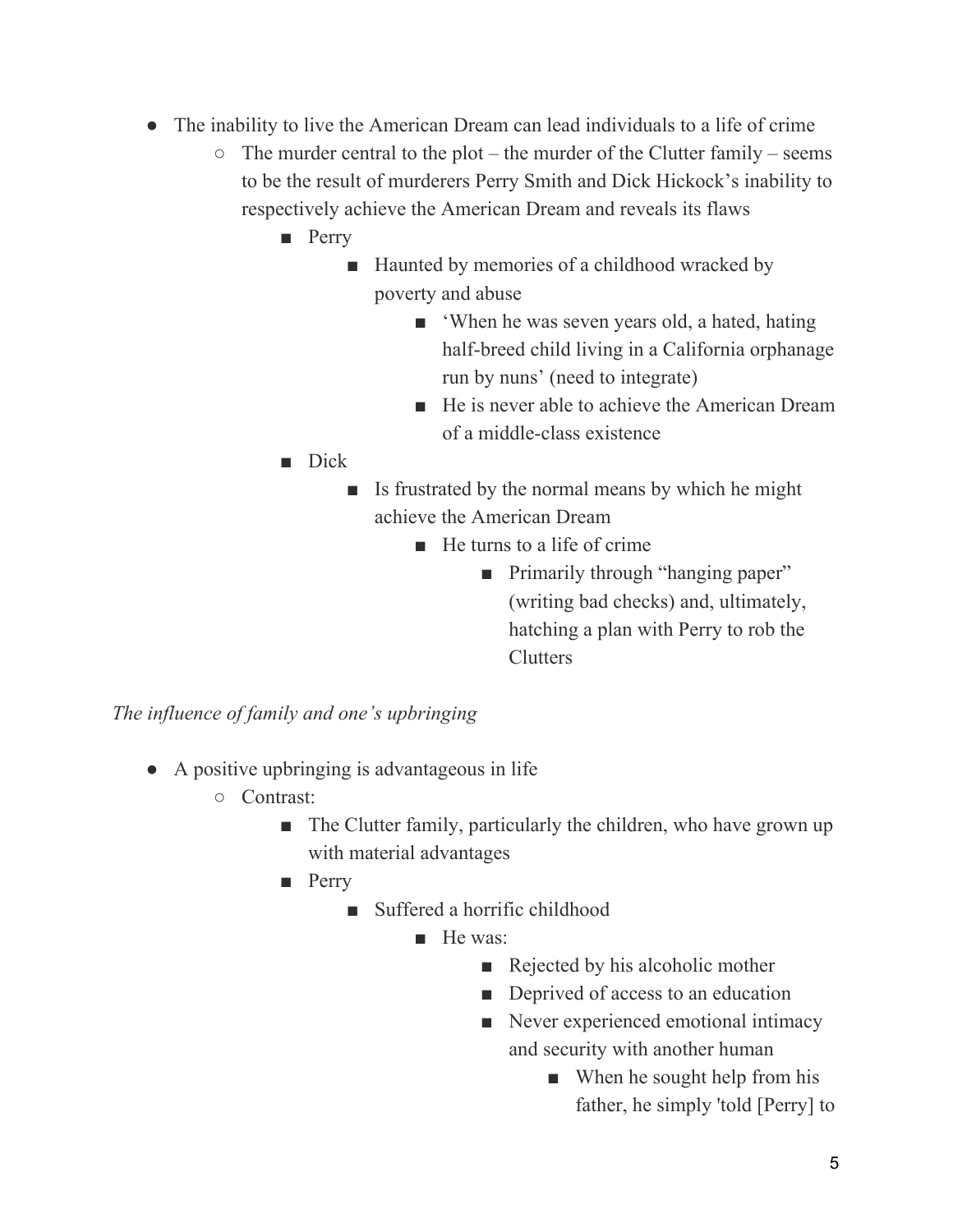be good and hugged [him] and went away' (p.139)

- He was placed in a Catholic orphanage:
	- He was beaten by the 'Black Widows' (p.139) for wetting the bed
- He was then placed in a children's shelter run by the Salvation Army where he was exposed to even worse abuses
	- These experiences taught him the 'evil' (p.139) of which people are capable
- He then signed up for Merchant Marines
	- Where 'the queens on ship wouldn't leave me alone' (p.140)
		- 'the same problem came up' (p.141) years later when he was in the army
- He was rejected and ostracised by his sister:
	- She tells him he cannot blame others for his childhood and must take responsibility
		- (need quotes)
- The portrayal of Perry provokes the reader to consider that he was not a natural-born killer
	- It is arguable that Perry's actions resulted from an unhappy childhood:
		- That he was not born evil
		- That he might have been 'savable'
	- Capote suggests that if Perry had received love and kindness, rather than growing up 'without direction' and '[without] any fixed sense of moral values]' then his life might have turned out very differently
		- His criticism is aimed not only at Perry's family, but also at institutions like the orphanage that enhanced Perry's homicidal potential by traumatising him rather than caring for him
- Capote believes that Dick and Perry's criminal tendencies are a consequence of mental illness, which questions the extent to which they are responsible for the murders
	- Capote points to a variety of evidence deemed inadmissible, including: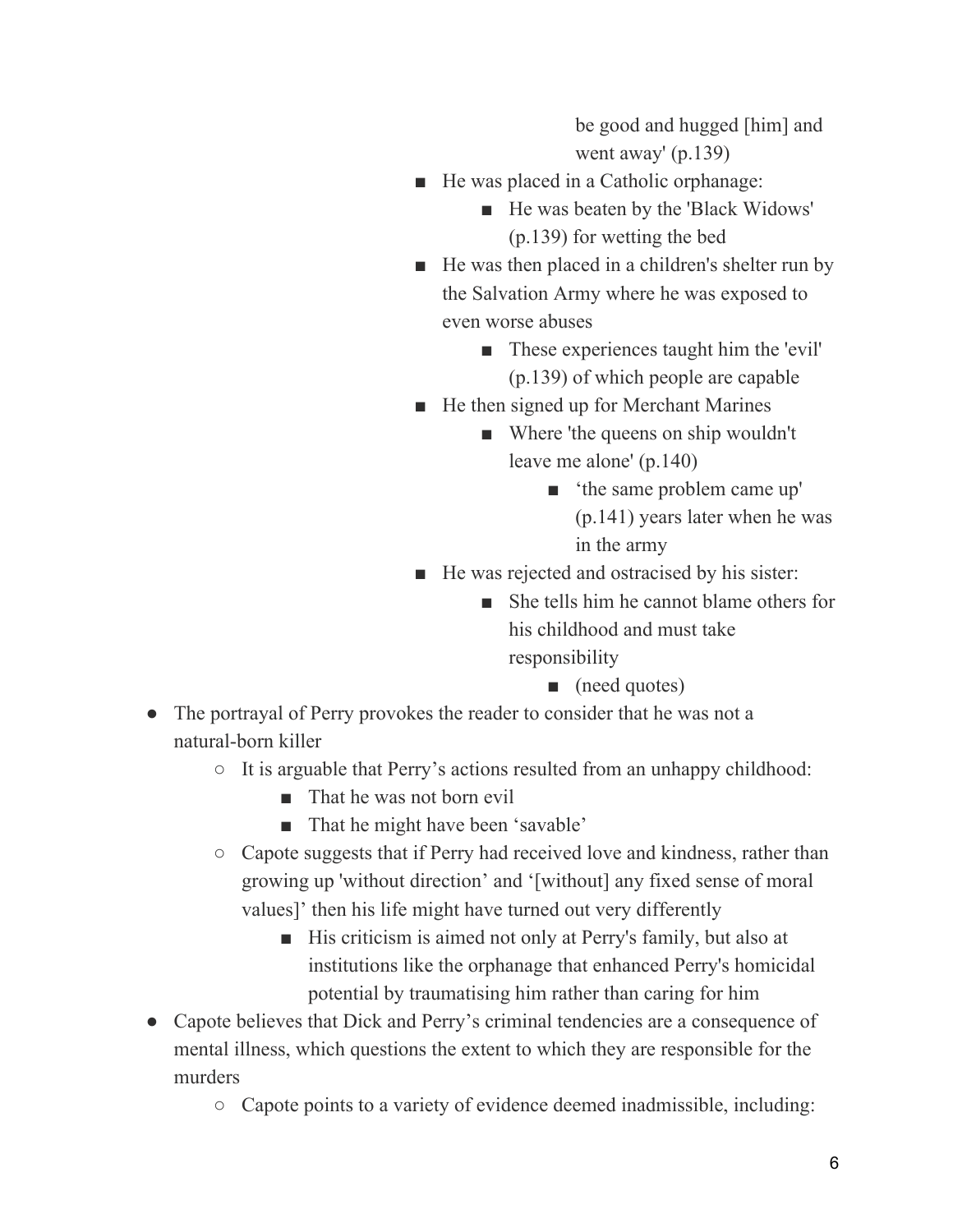- Dr Jones' belief that Perry's:
	- 'Ability to separate the real situation from his own mental projections is very poor'
	- And that his 'present personality structure is very nearly that of a paranoid schizophrenic reaction'
- Dr Jones' conclusions being corroborated by Dr Joseph Satten of the Menninger Clinic, who is a 'widely respected veteran' in the study of 'forensic psychiatry'
	- Dr Satten contends that when Smith attacked Mr Clutter he was under a mental eclipse, 'deep inside a schizophrenic darkness'
		- This conclusion seems to fit with Perry's statements that '[he] didn't want to harm the man' and that '[he] didn't realize what I'd done till [he'd] heard the sound'
- Capote's decision to present this compelling (but inadmissible) evidence, shows us that the jury perhaps should have been privy to this expert testimony
- The portrayal of Perry provokes the reader to consider that his criminal tendencies are a result of nurture, rather than nature
	- It is arguable that Perry's actions resulted from an unhappy childhood:
		- That he was not born evil
		- That he might have been 'savable'
		- He was a man of talent and sensitivity whose mind was warped by neglect, abuse and trauma
		- '[Perry's] feelings [are]...easily hurt, and so [is Perry's father]'
	- Capote suggests that if Perry had received love and kindness, rather than growing up 'without direction' and '[without] any fixed sense of moral values]' then his life might have turned out very differently
		- His criticism is aimed not only at Perry's family, but also at institutions like the orphanage that enhanced Perry's homicidal potential by traumatising him rather than caring for him
- Economic pressure/poverty in early life can lead individuals to commit acts of crime
	- Perry is unable to live within the boundaries of normal society, which has shaped his decisions/life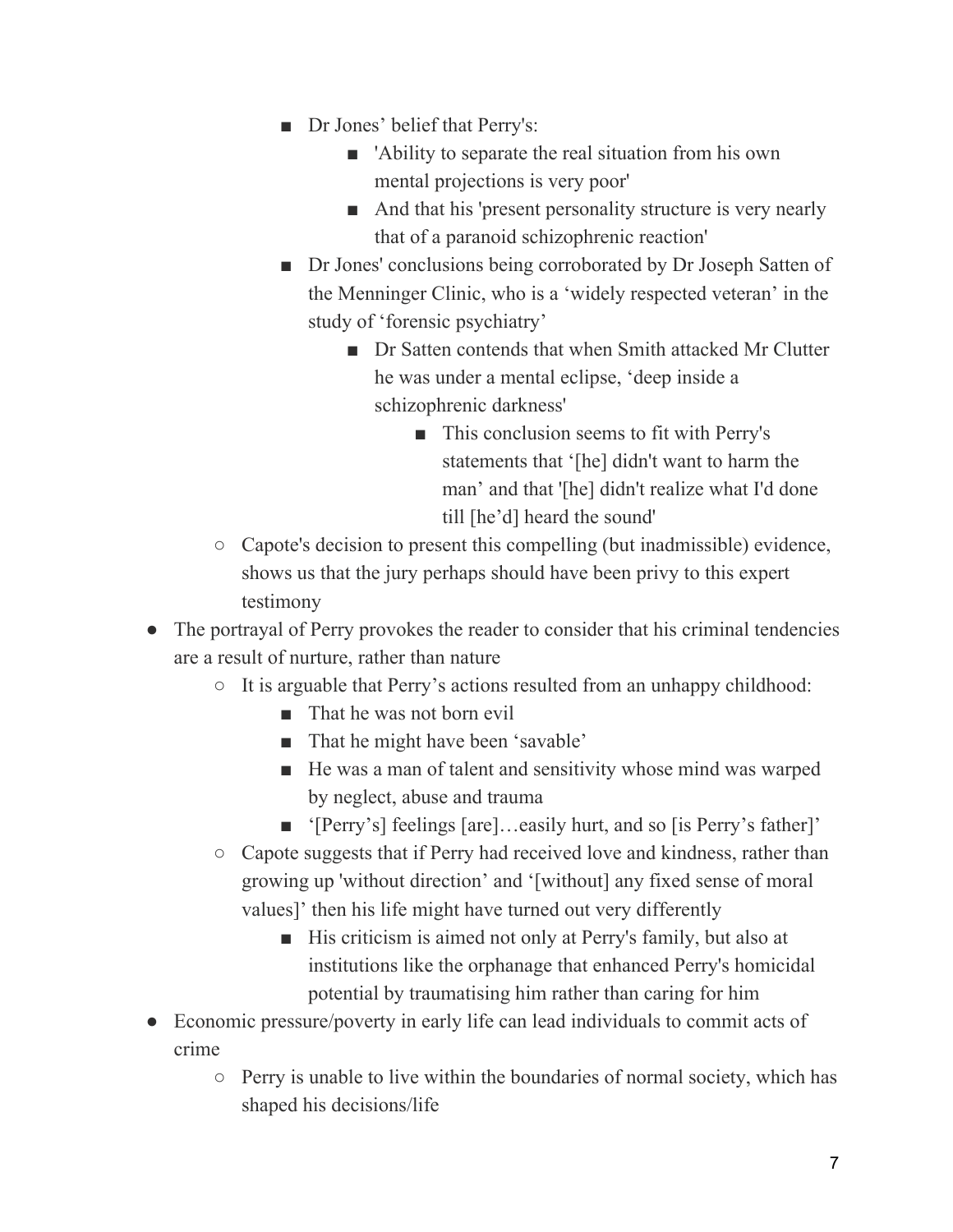- Perry was poor growing up
	- Until the age of five, Perry's parents '[worked] the rodeo circuit'
		- Perry recalls 'Six of us riding in an old truck, sleeping in it, too, sometimes, living off mush and Hershey kisses and condensed milk.'
- The same goes for Dick:
	- $\blacksquare$  His parents, though poor, are 'plain, honest people' (p.171) who provided Dick with a happy childhood
		- Their only fault, it seems, is poverty, which prevented them from sending Dick to college because they 'plain didn't have the money' (p.168)

## *The fairness (or lack of fairness) of the justice system*

- Capote questions whether the criminal proceedings brought against Dick and Perry were carried out in a just manner
	- Specifically regarding Perry:
		- Capote's argument is that the tests/measures used to determine whether he was mentally ill were far too 'colorblind' and that failed to take into account any 'permutations between black and white'
			- Capote laments that Dr Jones is 'confined' and '[made] impotent' by the 'M'Naughten rule'
				- Jones is only able to answer with 'yes or no' regarding the question of whether the defendants 'knew right from wrong at the time of the commission of the crime'
			- Capote thinks that the 'Durham Rule' would have been more appropriate because it was more lenient/flexible
- Capote believes that mental illness was not properly considered by the jury in the case
	- Capote paints a far more complex picture of Perry than is described in the trial in the latter half of the novel
		- He argues that Perry's traumatic experiences contributed to the development of his criminal psychopathology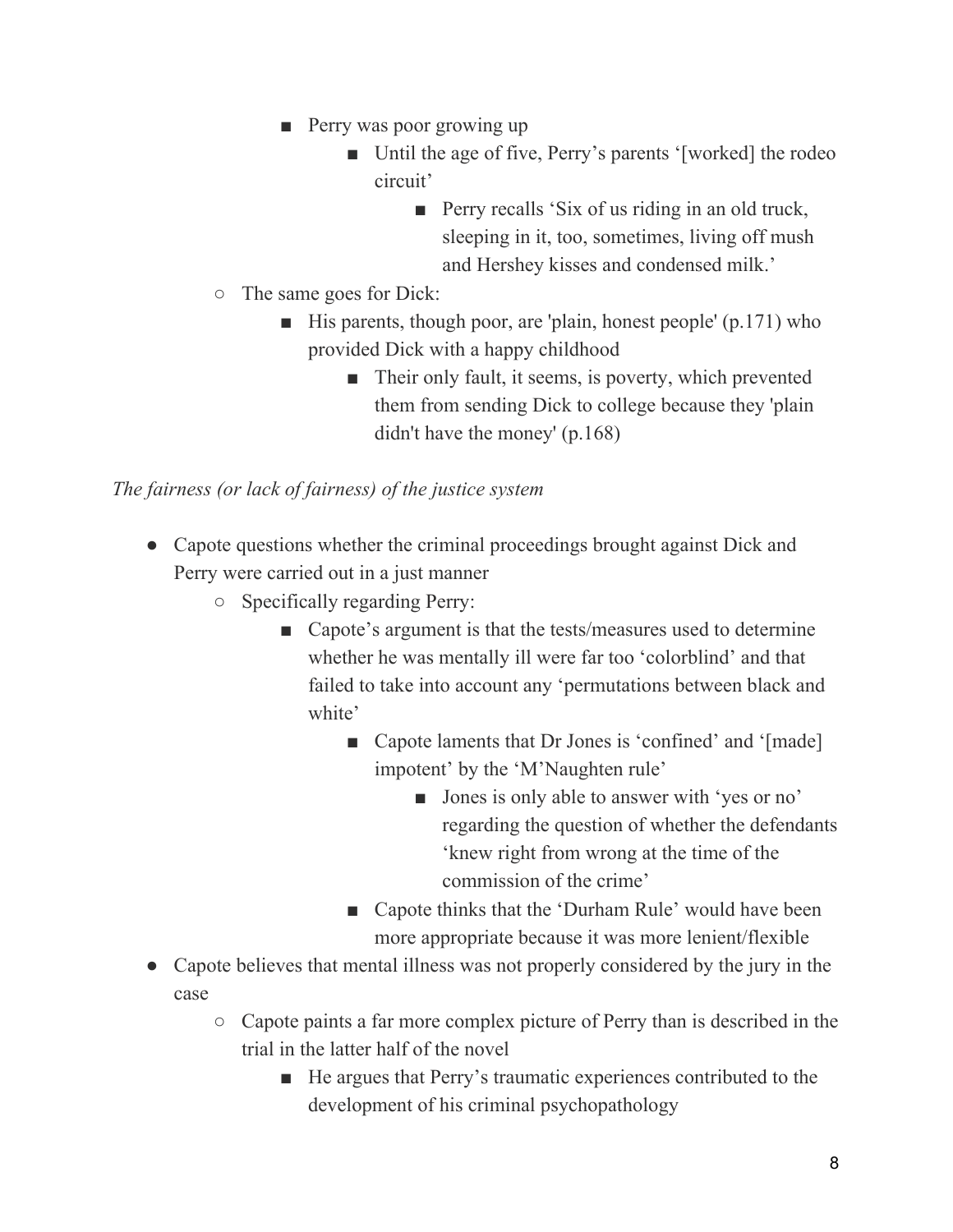- He includes Dr Jones' inadmissible findings on both Dick and Perry in the text
	- Dr Jones reveals that Dick shows 'signs of emotional abnormality' and states that 'organic brain damage ... cannot be completely ruled out'
	- Dr Jones also concludes that Dick 'shows fairly typical characteristics' of something resembling 'severe character disorder'
- Capote believes the questions marks over Dick and Perry's mental health call into question the degree to which they are culpable for their actions
	- Perry's culpability is questioned in particular
	- Capote points to a variety of evidence deemed inadmissible, including:
		- Dr Jones' belief that Perry's:
			- 'Ability to separate the real situation from his own mental projections is very poor'
			- And that his 'present personality structure is very nearly that of a paranoid schizophrenic reaction'
		- Dr Jones' conclusions being corroborated by Dr Joseph Satten of the Menninger Clinic, who is a 'widely respected veteran' in the study of 'forensic psychiatry'
			- Dr Satten contends that when Smith attacked Mr Clutter he was under a mental eclipse, 'deep inside a schizophrenic darkness'
				- This conclusion seems to fit with Perry's statements that '[he] didn't want to harm the man' and that '[he] didn't realize what I'd done till [he'd] heard the sound'
	- Capote's decision to present this compelling (but inadmissible) evidence, shows us that the jury perhaps should have been privy to this expert testimony
- Whether capital punishment is justified in this case
	- Inhumanity of capital punishment
		- Capote ponders whether capital punishment is really the most appropriate sanction
			- He considers in particular whether the testimony of the psychiatrists should have been considered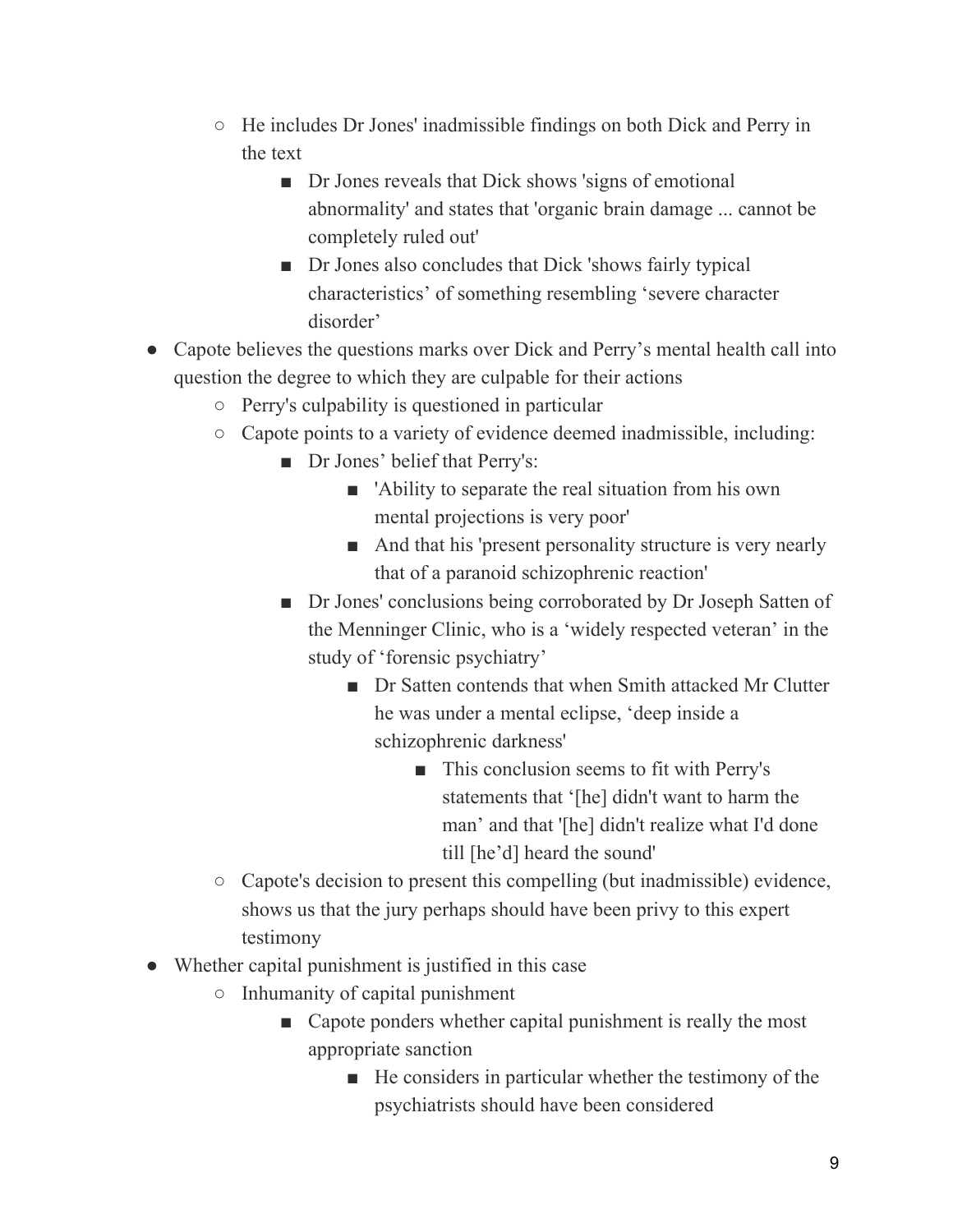- Their testimonies are not presented at trial, but they are laid out in detail in In Cold Blood
- Capote not only suggests that capital punishment is nothing more than sacrificial violence against the 'poor and friendless', but that it is in itself a cruel practice
	- He graphically describes the hanging of several criminals
		- He notes that Dick's hanging lasted for 'a full twenty minutes' and that he could be heard 'gasping for breath'
		- He describes the sight of Perry's execution: 'childish feet, tilted, dangling'
			- He doesn't feel that this ending represents a 'design justly completed'
- But arguably the inhuman act of hanging Dick and Perry is necessary due to the extreme circumstances
	- Capote implies that justice can only be achieved through the death penalty because of the fact that there is 'no such thing as life imprisonment without… parole' in Kansas
		- Allowing the possibility of parole would result in the people of Holcomb being deprived of closure
	- The state cannot risk Dick and Perry being released back into the community
		- Therefore they do everything possible to ensure the death penalty is given
	- The citizens seem unusually in favour of the death penalty in this case:
		- 'Ordinarily I'm against it. But in this case, no'
	- 'At the time not a soul in sleeping Holcomb heard them four shotgun blasts that, all told, ended six human lives'
	- When prosecuting attorney Green argues that 'if ever there was a case in which the maximum penalty was justified, this is it' (p.304)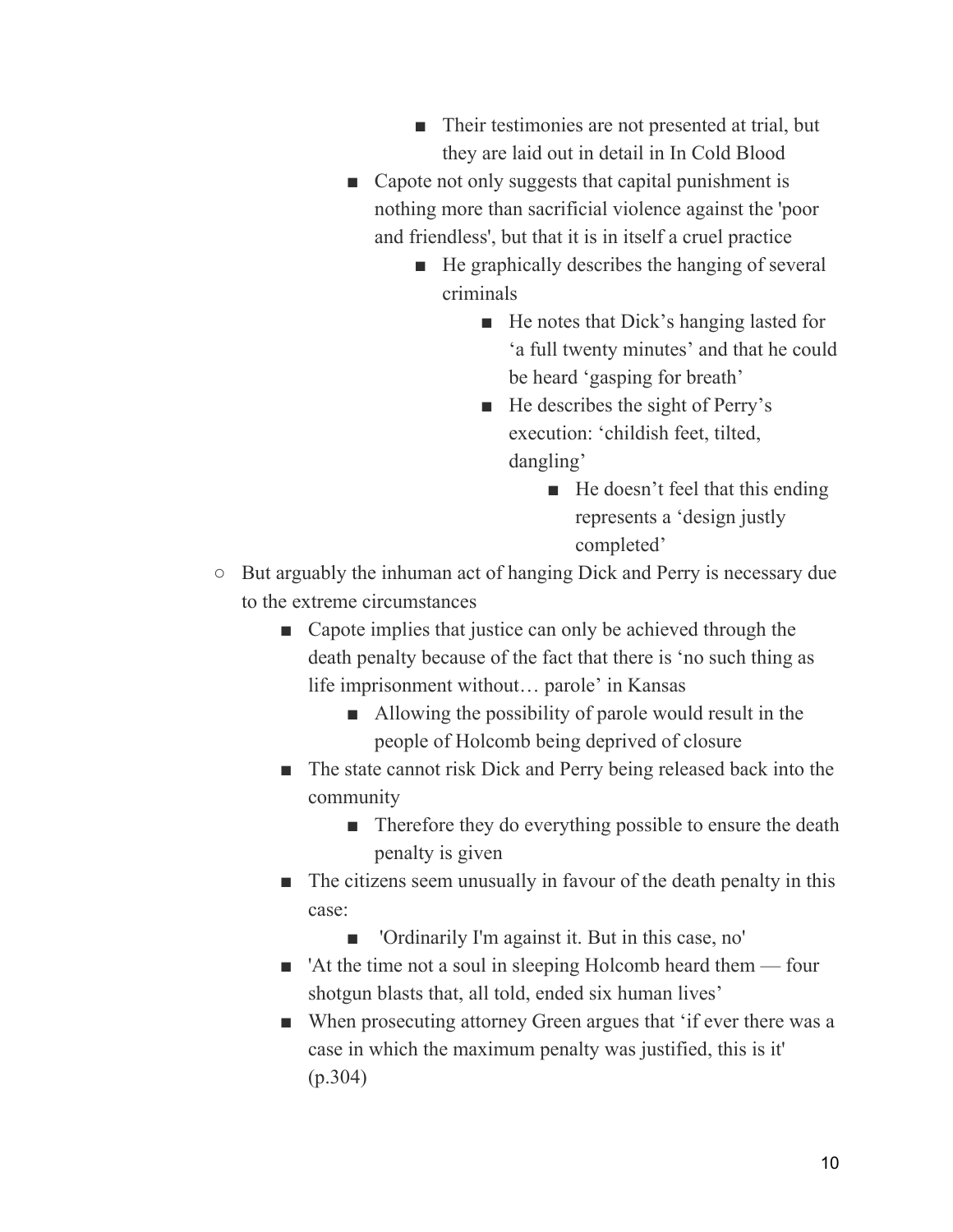■ He speaks for the majority of Kansans, though a few consider the action of hanging a man to be 'pretty goddam cold-blooded too'

## **Key Characters:**

- *Perry Smith*
	- Murdered the Clutter family
	- Naive, idealistic
	- Handsome, but his legs are disfigured
	- Had a traumatic childhood
	- The subordinate partner in his friendship with Dick Hickock
- *Dick Hickock*
	- Murdered the Clutter family
	- Normal upbringing, but his parents were not rich enough to send him to college
	- Has paedophilic inclinations
	- Cold and calculating
	- The dominant partner in his friendship with Perry Smith
- *Herb Clutter*
	- Well-loved, upstanding citizen of Holcomb
	- Successful farmer and rancher living the American Dream
	- Father of Kenyon, Nancy (and an older daughter, Eveanna) and husband of Bonnie Clutter
	- Murdered, alongside his family, by Perry and Dick
- *● Bonnie Clutter*
	- *○* Nervous
	- *○* Suffers from mental illness depression and social anxiety

## **Other characters:**

- Nancy Clutter (daughter of Herb & Bonnie, liked by all)
- Kenyon Clutter (son of Herb & Bonnie a nice, introverted boy)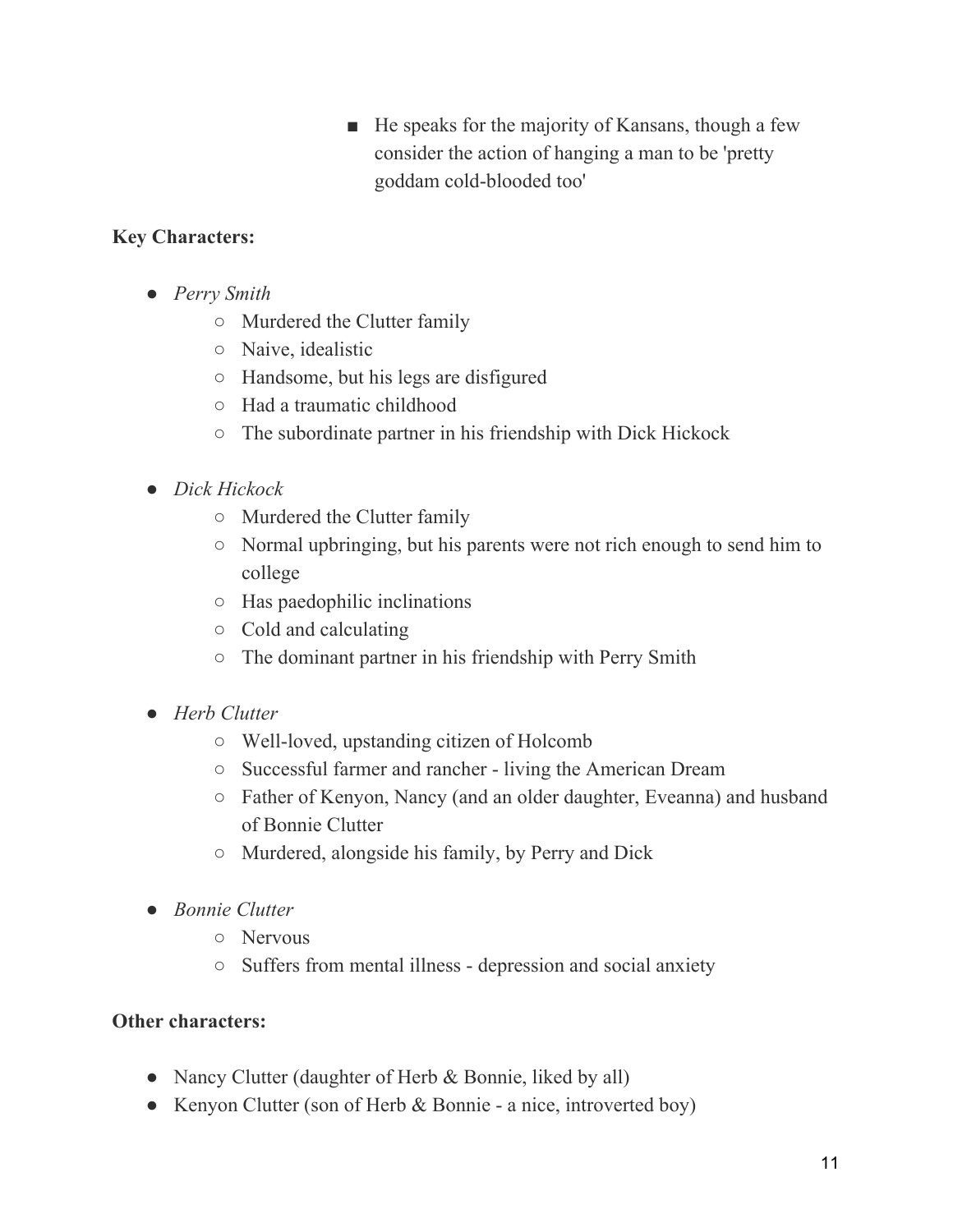- Alvin Dewey (primary investigator in the Clutter case, works for KBI)
- Floyd Wells (Dick's cellmate in prison, primary informant in the Clutter case)

# **Key quotes:**

'Four shotgun blasts that, all told, ended six human lives.'

'The handsome white house, standing on an ample lawn of groomed Bermuda grass, impressed Holcomb; it was a place people pointed out.'

'Eden on earth.' (Herb Clutter re: America)

'Neither Dick's physique nor the inky gallery adorning it made as remarkable an impression as his face, which seemed composed of mismatching parts.'

'Long-jawed … lips slightly aslant … nose askew'

'Chunky, dwarfish legs'

'Why this unreasonable anger at the sight of others who are happy or content, this growing contempt for people and the desire to hurt them?'

'...dreadful enemies you carry within yourself - in time destructive as bullets.'

'A natural killer - absolutely sane, but conscienceless'

'He was seven years old, a hated, hating half-breed child living in a California orphanage run by nuns'

'I think there must be something wrong with us. To do what we did.' (Perry)

'Until Perry was five, the team of 'Tex & Flo' continued to work the rodeo circuit. As a way of life, it wasn't "any gallon of ice-cream", Perry once recalled: 'Six of us riding in an old truck, sleeping in it, too, sometimes, living off mush and Hershey kisses and condensed milk.'